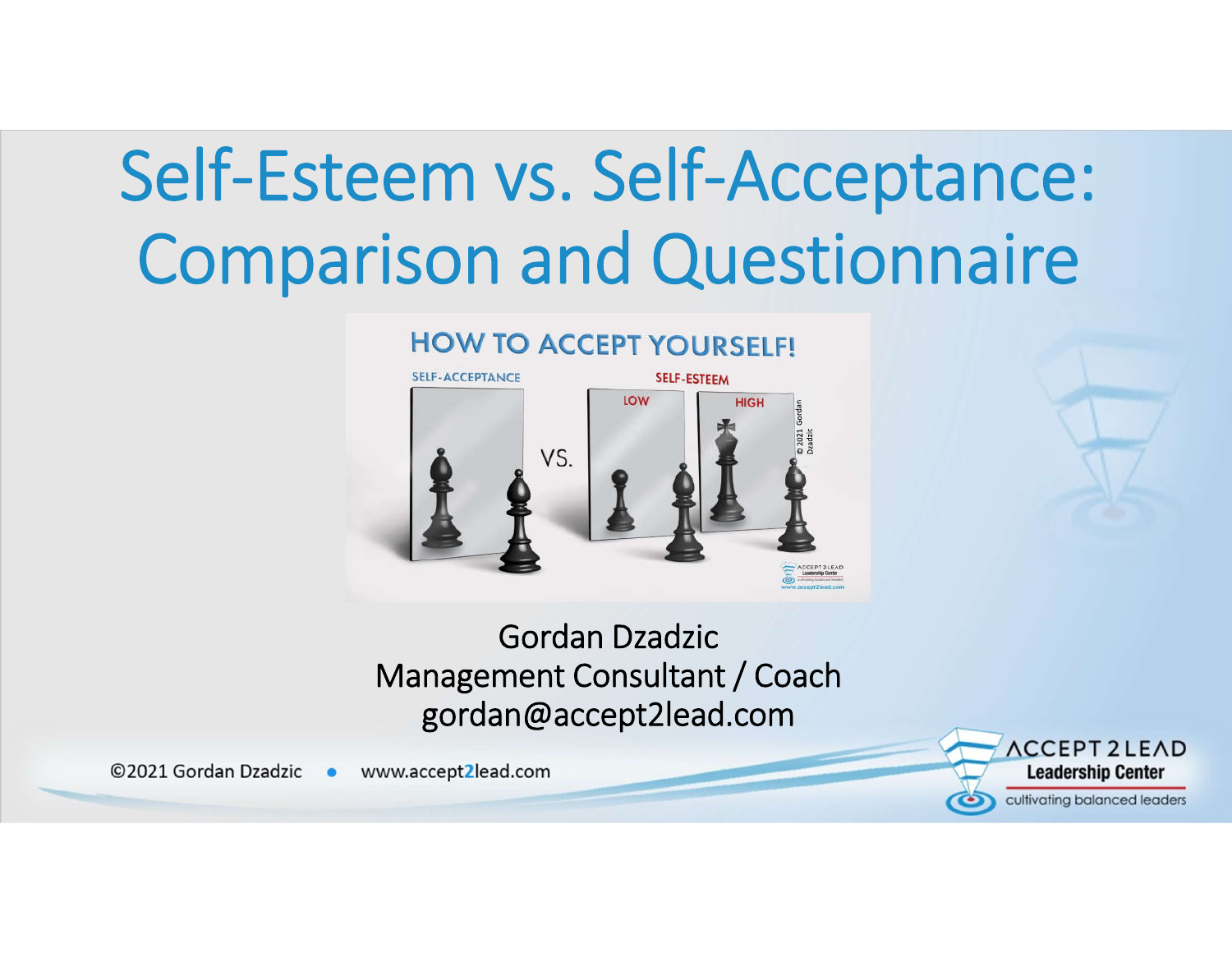### The Main Leadership Prerequisite Document Purpose – Why Self-Acceptance?

**Self-Esteem vs. Self-Acceptance – Traits Comparison:** The first part of the document compares a) self-esteem based sabotaging behaviors with b) constructive actions grounded in self-acceptance. This 4-slide overview shows why selfacceptance is a far healthier alternative to the boosting self-esteem that yields arrogance, egoism, and self-indulgence.

**Unconditional Self-Acceptance Questionnaire (USAQ):** The second part of the document is a 20-questions test of insight into problematic attitudes you may have about the human worth – the central theme for fully accepting self and others.

**Next Steps:** After the above exercises, you may conclude your acceptance level is low. If so, the last slide enables you to subscribe and download a free guide on how to develop self-acceptance. Or, contact for a free consultation.

**To conclude,** you can attend hundreds of soft skill, communication, and other self-development workshops, but unless you accept yourself, warts and all, you will lack the composure and emotional stability necessary to apply those skills when it matters the most. Or, you may have achieved much in spite of not accepting yourself, but have paid a too high a price of that success (an impaired well-being, burned bridges, etc.). And so for those reasons, yes…

#### **UNCONDITIONAL SELF-ACCEPTANCE IS THE MAIN LEADERSHIP PREREQUISITE!**

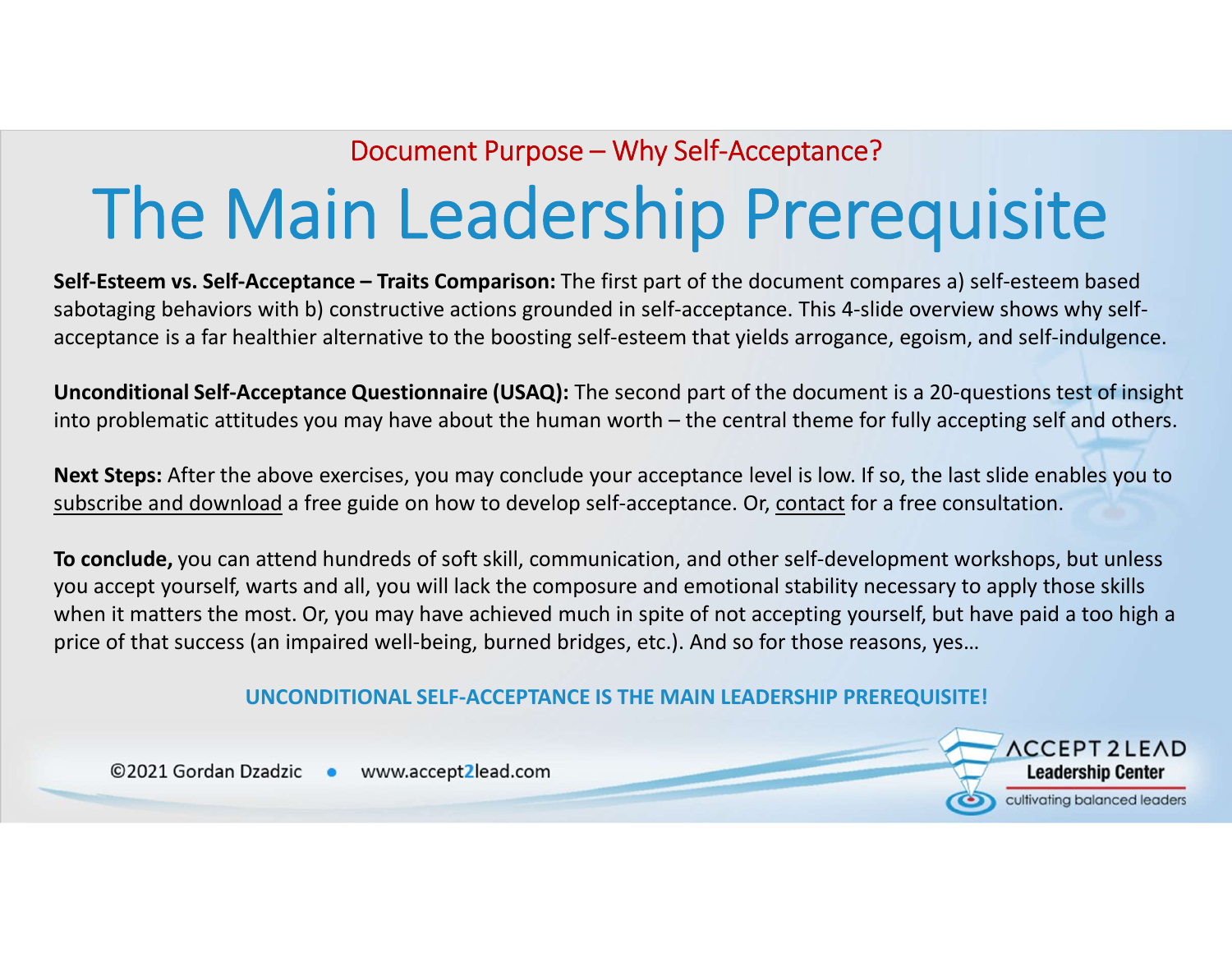### Content

- DOCUMENT PURPOSE WHY SELF-ACCEPTANCE? 2
- TRAITS COMPARISON: SELF-ACCEPTANCE VS. SELF-ESTEEM 4-7
- UNCONDITIONAL SELF-ACCEPTANCE QUESTIONAIRE (USAQ) 8-10
- NEXT STEPS 11
	-

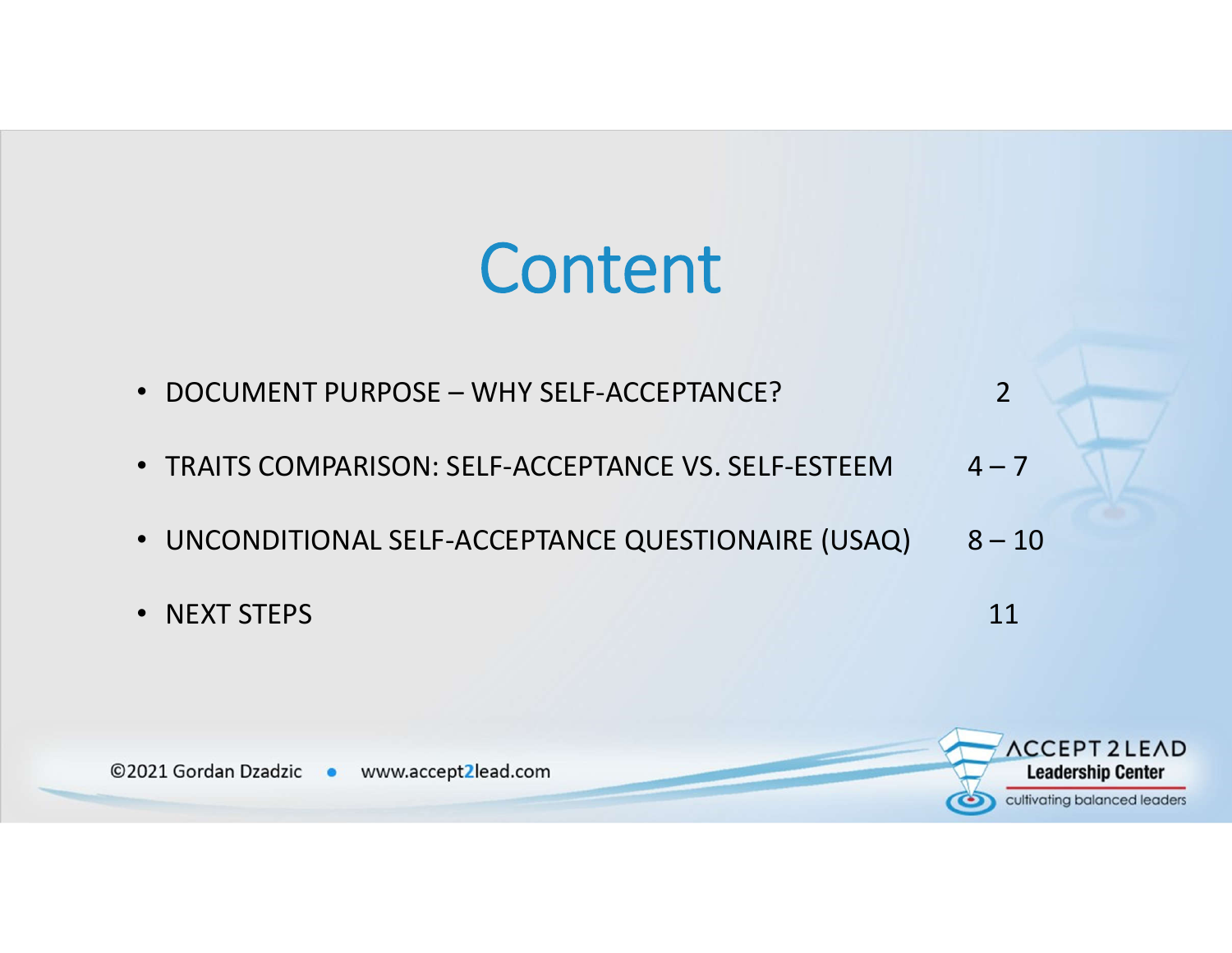# Traits Comparison (1 of 4)

Go through the list on this and next three slides and identify thinking or acting habits you could improve. Note: Many points used from Windy Dryden's book "How To Accept Yourself", with permission.

| <b>LOW SELF-ESTEEM</b>                                             | <b>SELF-ACCEPTANCE</b>                                               | <b>HIGH SELF-ESTEEM</b>                                            |
|--------------------------------------------------------------------|----------------------------------------------------------------------|--------------------------------------------------------------------|
| Simple negative view of self and<br>simple positive view of others | Complex (positive, negative, and<br>neutral) view of self and others | Simple positive view of self and<br>simple negative view of others |
| "I'm not OK, you're OK" or<br>"I'm not OK, you're not OK"          | "I'm OK, you're OK, but our actions<br>can be good, bad, or neutral" | "I'm OK, you're not OK"                                            |
| Past oriented:<br>"I'm not OK because of past fiascos"             | Present moment oriented:<br>"I'm OK here and now"                    | <b>Future oriented:</b><br>"I'll be ok when I make it BIG!"        |
| Sense of general inferiority                                       | Understanding that people have<br>a mix of good and bad aspects      | Sense of general superiority                                       |
|                                                                    |                                                                      | ACCEDIT JI EAD                                                     |

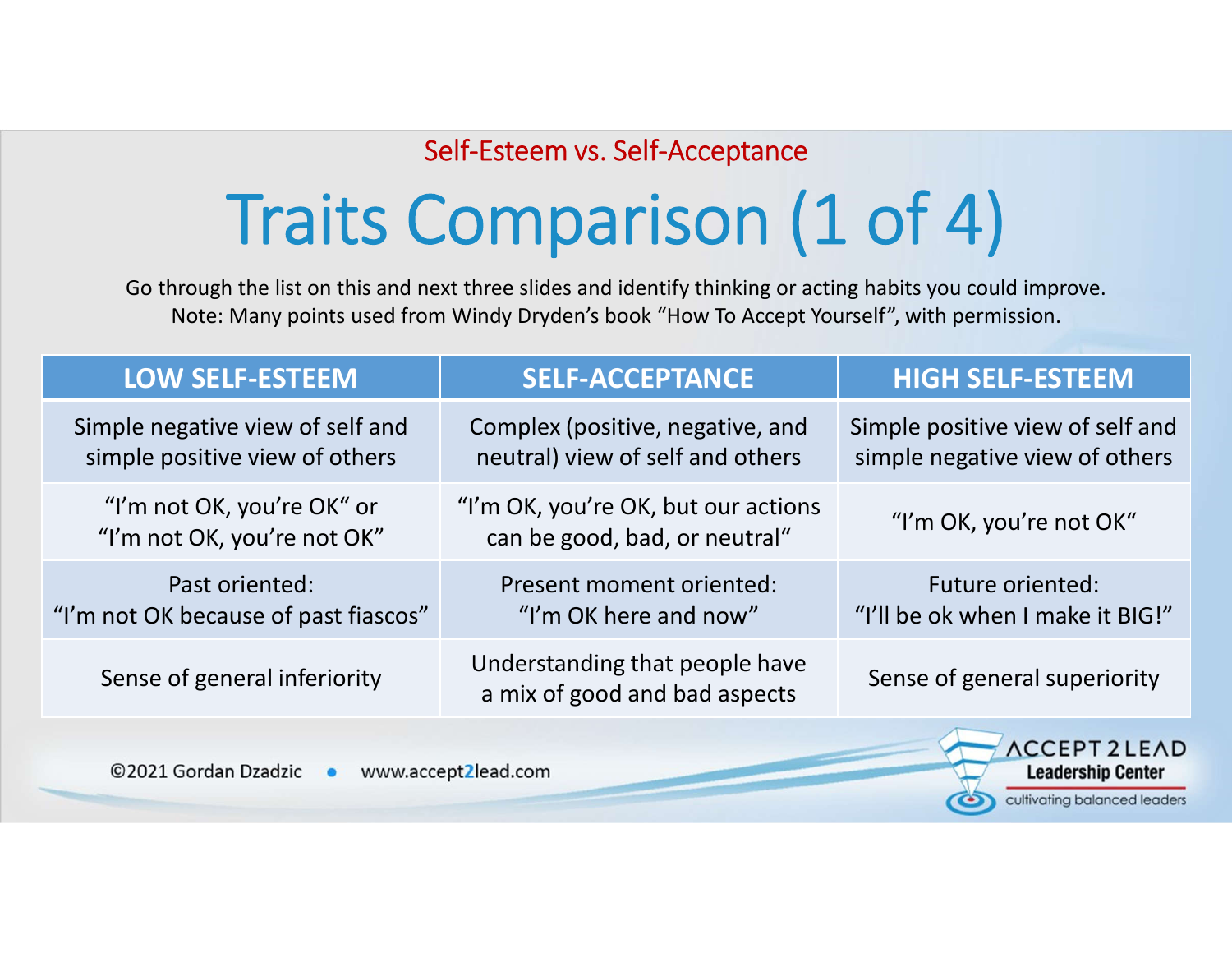## Traits Comparison (2 of 4)

| <b>LOW SELF-ESTEEM</b>                                         | <b>SELF-ACCEPTANCE</b>                                                               | <b>HIGH SELF-ESTEEM</b>                                        |
|----------------------------------------------------------------|--------------------------------------------------------------------------------------|----------------------------------------------------------------|
| <b>Depreciates Self</b>                                        | Accepts Self and Others and                                                          | <b>Depreciates Others</b>                                      |
| when rejected or criticized                                    | objectively evaluates criticism                                                      | when rejected or criticized                                    |
| Unrealistic negative view of own<br>achievements and qualities | Realistic assessment of own<br>achievements and qualities and<br>failures and faults | Unrealistic positive view of own<br>achievements and qualities |
| Overestimates the likelihood the                               | Objectively evaluates the likelihood                                                 | Underestimates the likelihood the                              |
| bad situation will occur                                       | bad situation will occur                                                             | bad situation will occur                                       |
| Underestimates own capacity to                                 | Objectively evaluates own capacity                                                   | Overestimates own capacity to                                  |
| handle the bad situation                                       | to handle bad situations                                                             | handle the bad situation                                       |
|                                                                |                                                                                      | <b>ACCEPT 21 FAD</b>                                           |

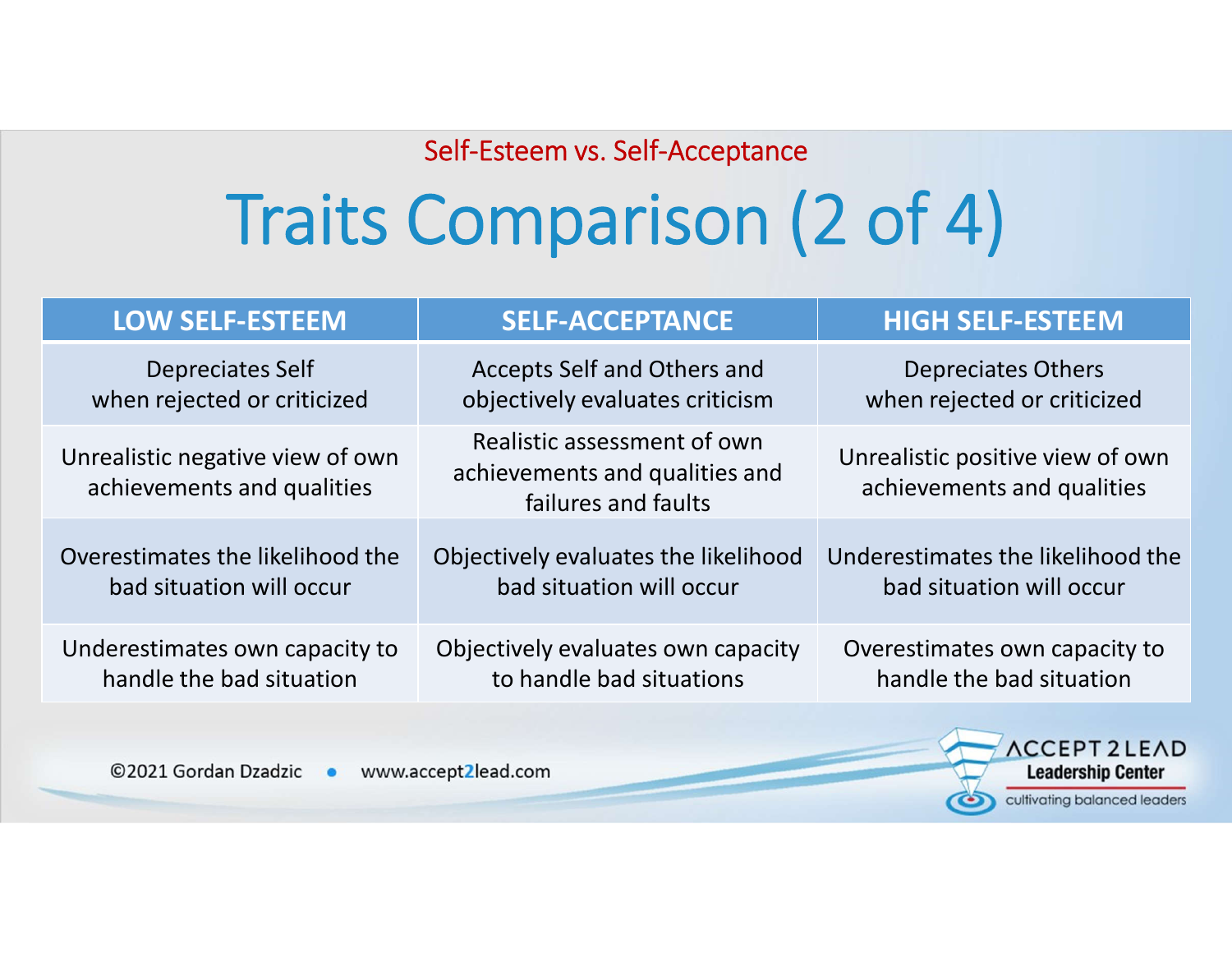## Traits Comparison (3 of 4)

| <b>LOW SELF-ESTEEM</b>                         | <b>SELF-ACCEPTANCE</b>                                            | <b>HIGH SELF-ESTEEM</b>                                       |  |  |
|------------------------------------------------|-------------------------------------------------------------------|---------------------------------------------------------------|--|--|
| Over-exaggerates the badness<br>of a situation | Objectively evaluates the badness<br>of a situation               | Underrates the badness<br>of a situation                      |  |  |
| Avoids things                                  | Approaches things                                                 | Forces / reproaches things                                    |  |  |
| Passive                                        | Assertive                                                         | Aggressive                                                    |  |  |
| Asks for help though able to handle            | Asks for help when needed                                         | Doesn't ask for help when needed                              |  |  |
| Admits own mistake<br>but begs for forgiveness | Admits own mistake, asks for<br>forgiveness, & corrects the wrong | Instead of admitting mistake,<br>blames and criticizes others |  |  |
|                                                |                                                                   |                                                               |  |  |

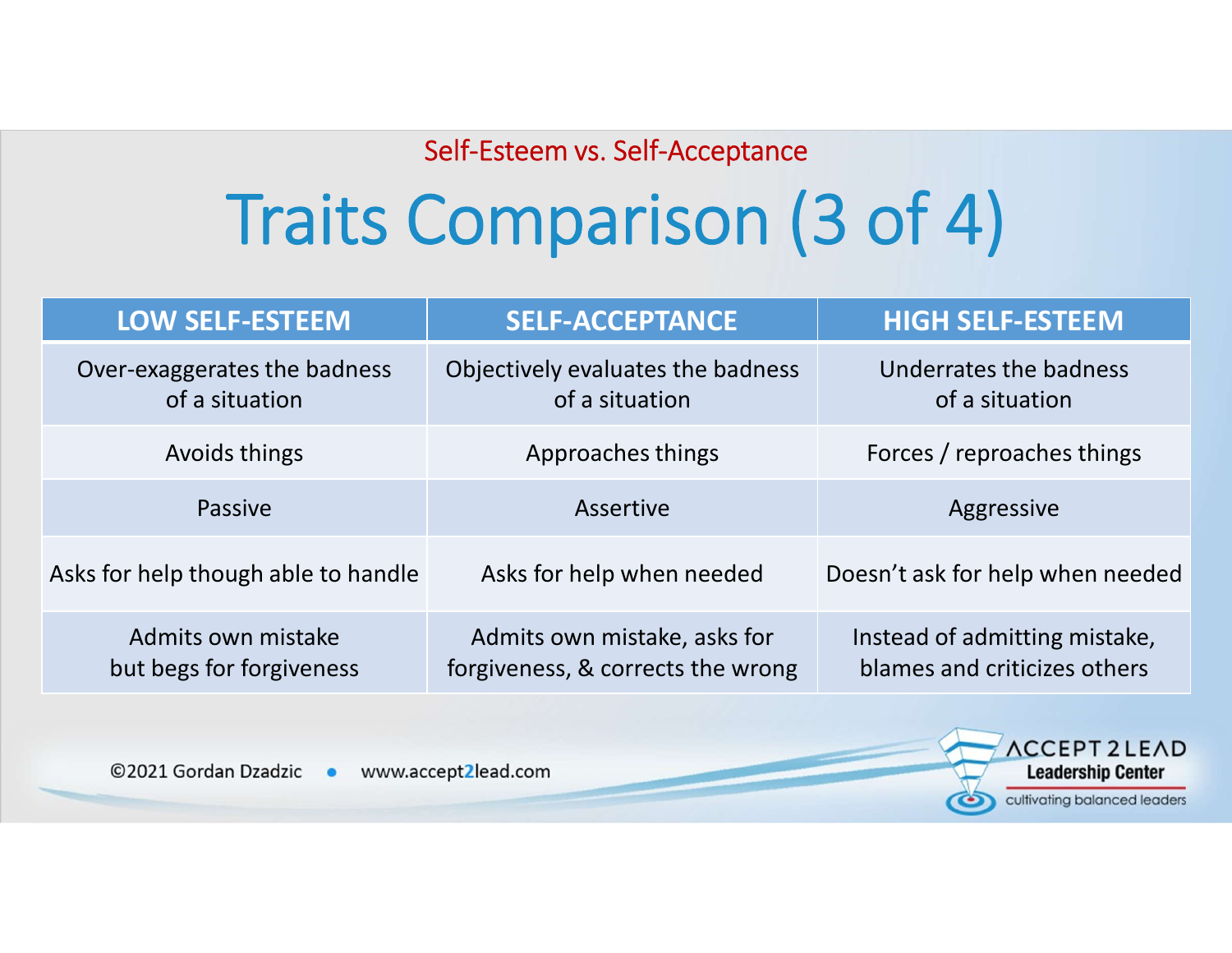# Traits Comparison (4 of 4)

| <b>LOW SELF-ESTEEM</b>                                    | <b>SELF-ACCEPTANCE</b>                                            | <b>HIGH SELF-ESTEEM</b>                                         |
|-----------------------------------------------------------|-------------------------------------------------------------------|-----------------------------------------------------------------|
| <b>Escapes challenges</b><br>(believes can't overcome it) | Sticks with challenges<br>but pauses for rest and fun             | Over-challenges self<br>(thinks can do much more than is real)  |
| Passive and Disengaged                                    | <b>Active and Balanced Life</b>                                   | Over- and Under-Engaged                                         |
| No hedonism                                               | Long-Term Hedonism                                                | <b>Short-Term Hedonism</b>                                      |
| Past successes don't count                                | Takes time to enjoy success                                       | Immediately starts next project                                 |
| Doesn't treat self well -<br>"I don't deserve it"         | Treats self well                                                  | Doesn't treat self well -<br>High esteem depends on new efforts |
| Drama Triangle Participant:<br>Victim                     | <b>Avoids Drama:</b><br><b>Constructively Helps or Criticizes</b> | Drama Triangle Participant:<br><b>Rescuer and Persecutor</b>    |
|                                                           |                                                                   | <b>STATE</b>                                                    |

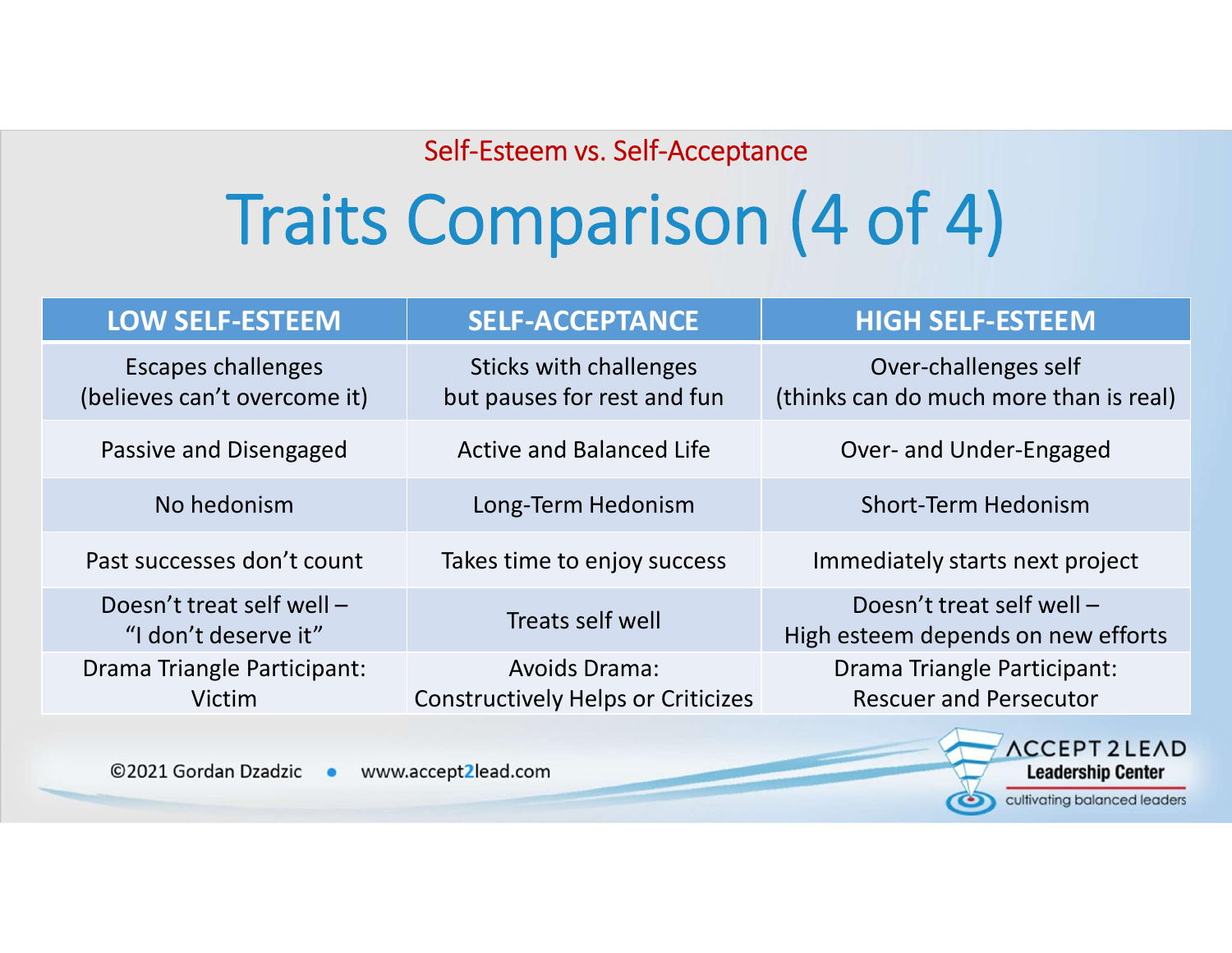### Questionnaire Instructions Unconditional Self-Acceptance Questionnaire (USAQ)

- The questionnaire on the next two slides tests your attitudes about the human worth: yours and others'. The results will show that in some situations, especially when under stress, you value self and others only conditionally, which contributes to (or may even directly cause) your disturbances and impaired relationships.
- The questionnaire is split in two parts, A and B, for easier scoring. The numbering of questions is based on the Revised USAQ for easier reference.
- Permission to use Revised USAQ granted by authors:

Chamberlain, J. M., & Haaga, D. A. F. (2001). Unconditional self-acceptance and psychological health. *Journal of Rational-Emotive & Cognitive-Behavior Therapy, 19,* 163-176.

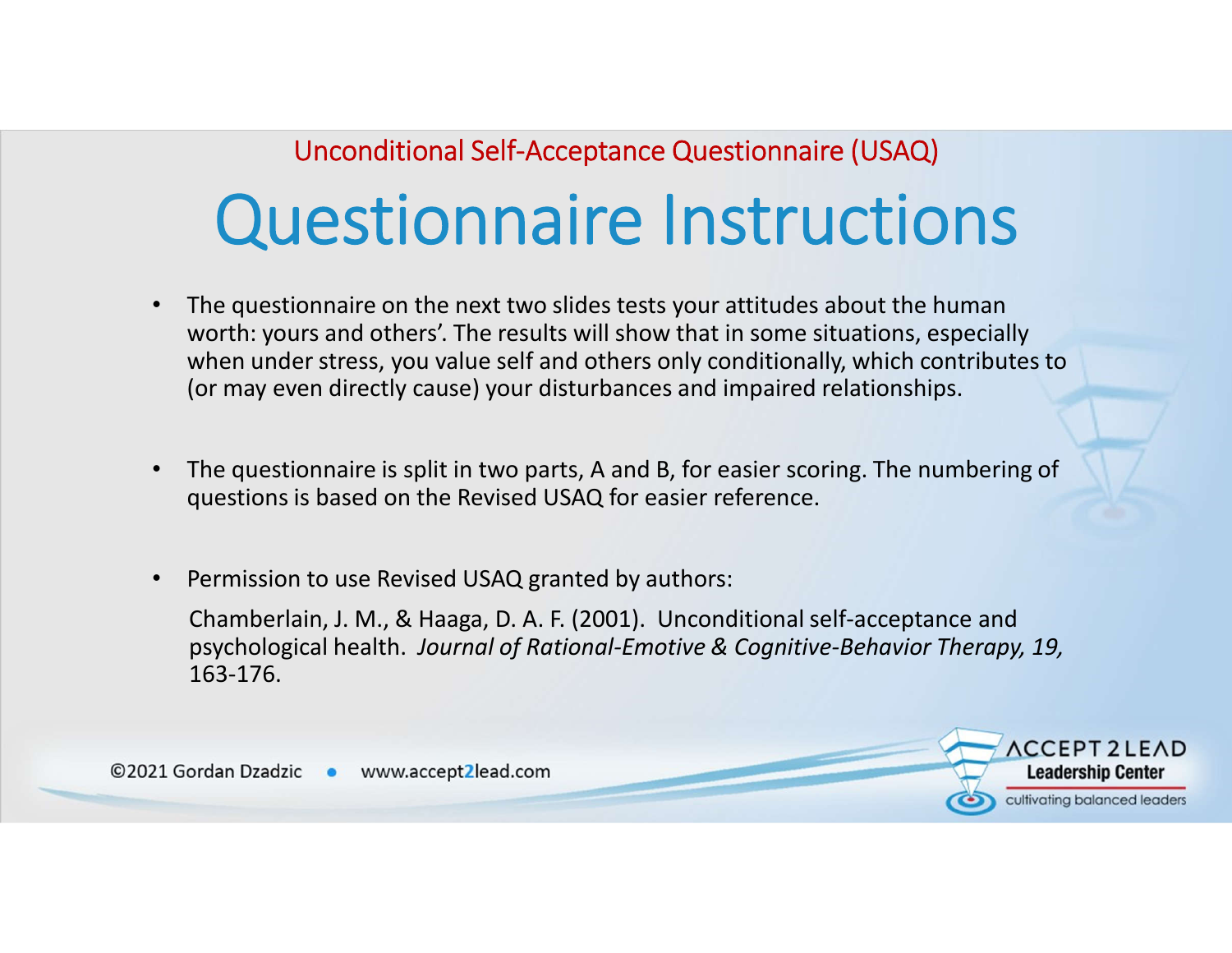### USAQ Part A Unconditional Self-Acceptance Questionnaire (USAQ)

• Scoring Instructions: Please indicate how often you feel each statement below is true or untrue of you. For each item, write the appropriate number (**1 to 7**) to the left of each statement, using the key below. Then sum.

|                                                                                                              | <b>Almost Always</b><br><b>Untrue</b>                                                                                                      | <b>Usually Untrue</b> | <b>More Often</b><br><b>Untrue Than True</b> | <b>Equally Often</b><br><b>True And Untrue</b>                                                     |                                                                                                                                           | <b>More Often True</b><br><b>Than Untrue</b>                                                                     | <b>Usually True</b>                                        | <b>Almost</b><br><b>Always True</b> |                             |  |
|--------------------------------------------------------------------------------------------------------------|--------------------------------------------------------------------------------------------------------------------------------------------|-----------------------|----------------------------------------------|----------------------------------------------------------------------------------------------------|-------------------------------------------------------------------------------------------------------------------------------------------|------------------------------------------------------------------------------------------------------------------|------------------------------------------------------------|-------------------------------------|-----------------------------|--|
|                                                                                                              | 1                                                                                                                                          |                       |                                              |                                                                                                    | 4                                                                                                                                         | 5                                                                                                                | 6                                                          |                                     |                             |  |
| When someone compliments me for something, I care<br>1.<br>more about how it makes me feel about myself than |                                                                                                                                            |                       |                                              | 10.                                                                                                | My sense of self-worth depends a lot on how I<br>compare with other people.<br>12. When I receive negative feedback, I often find it hard |                                                                                                                  |                                                            |                                     |                             |  |
| 4.                                                                                                           | about what it tells me about my strengths or abilities.<br>I feel that some people have more value than others.                            |                       |                                              |                                                                                                    |                                                                                                                                           | to be open to what the person is saying about me.<br>13. I set goals for myself that I hope will prove my worth. |                                                            |                                     |                             |  |
| 6.                                                                                                           | Sometimes I find myself thinking about whether I am a<br>good or bad person.<br>To feel like a worthwhile person, I must be loved by<br>7. |                       |                                              |                                                                                                    | 14.                                                                                                                                       | Being bad at certain things makes me value myself<br>less.                                                       |                                                            |                                     |                             |  |
|                                                                                                              | the people who are<br>important to me.                                                                                                     |                       |                                              |                                                                                                    |                                                                                                                                           | are especially worthwhile people.                                                                                | 15. I think that people who are successful in what they do |                                     |                             |  |
| 9.                                                                                                           | I think that being good at many things makes someone<br>a good person overall.                                                             |                       |                                              | When I am criticized or when I fail at something, I feel<br>19.<br>worse about myself as a person. |                                                                                                                                           |                                                                                                                  |                                                            |                                     |                             |  |
|                                                                                                              |                                                                                                                                            | $\bullet$             |                                              |                                                                                                    |                                                                                                                                           | <b>Note: High score indicates conditional self-acceptance</b>                                                    |                                                            |                                     | $A$ $C$ $C$ $D$ $T$ $D$ $I$ |  |

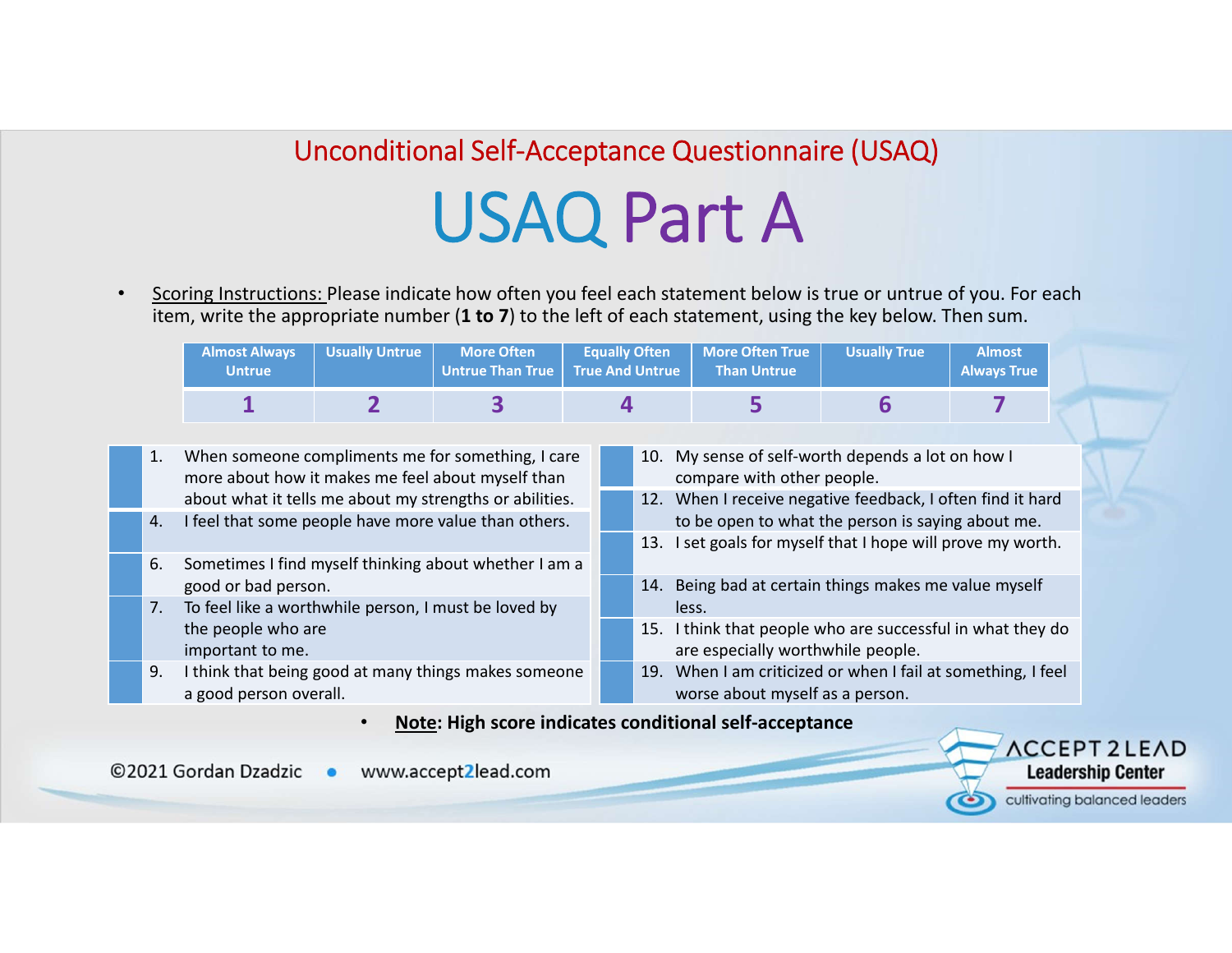### USAQ Part B Unconditional Self-Acceptance Questionnaire (USAQ)

• Scoring Instructions: Please indicate how often you feel each statement below is true or untrue of you. For each item, write the appropriate number (**7 to 1**) to the left of each statement, using the key below. Then sum.

|    | <b>Almost Always</b><br><b>Untrue</b>                                                                                 | <b>Usually Untrue</b> | <b>More Often</b><br><b>Untrue Than True</b> | <b>Equally Often</b><br><b>True And Untrue</b>                                                |                                                                                                                                                | <b>More Often True</b><br><b>Than Untrue</b> | <b>Usually True</b> | <b>Almost</b><br><b>Always True</b> |  |
|----|-----------------------------------------------------------------------------------------------------------------------|-----------------------|----------------------------------------------|-----------------------------------------------------------------------------------------------|------------------------------------------------------------------------------------------------------------------------------------------------|----------------------------------------------|---------------------|-------------------------------------|--|
|    |                                                                                                                       | 6                     | 5                                            | 4                                                                                             |                                                                                                                                                |                                              |                     |                                     |  |
| 2. | I feel worthwhile even if I am not successful in<br>meeting certain goals that are important to me.                   |                       |                                              |                                                                                               | I believe that I am worthwhile simply because I am a<br>11.<br>human being.<br>16. To me, praise is more important for pointing out to         |                                              |                     |                                     |  |
| 3. | When I receive negative feedback, I take it as an<br>opportunity to improve my behavior or performance.               |                       |                                              |                                                                                               | me what I'm good at than for making me feel<br>valuable as a person.                                                                           |                                              |                     |                                     |  |
| 5. | Making a big mistake may be disappointing, but it<br>doesn't change how I feel about myself overall.                  |                       |                                              |                                                                                               | 17. I feel I am a valuable person even when other people<br>disapprove of me.<br>I avoid comparing myself to others to decide if I am a<br>18. |                                              |                     |                                     |  |
| 8. | When I am deciding on goals for myself, trying to gain<br>happiness is more important than trying to prove<br>myself. |                       |                                              | worthwhile person.<br>I don't think it's a good idea to judge my worth as a<br>20.<br>person. |                                                                                                                                                |                                              |                     |                                     |  |
|    | Alata: Ulah sesua indicates senditional self-sessuta                                                                  |                       |                                              |                                                                                               |                                                                                                                                                |                                              |                     |                                     |  |

• **Note: High score indicates conditional self-acceptance**